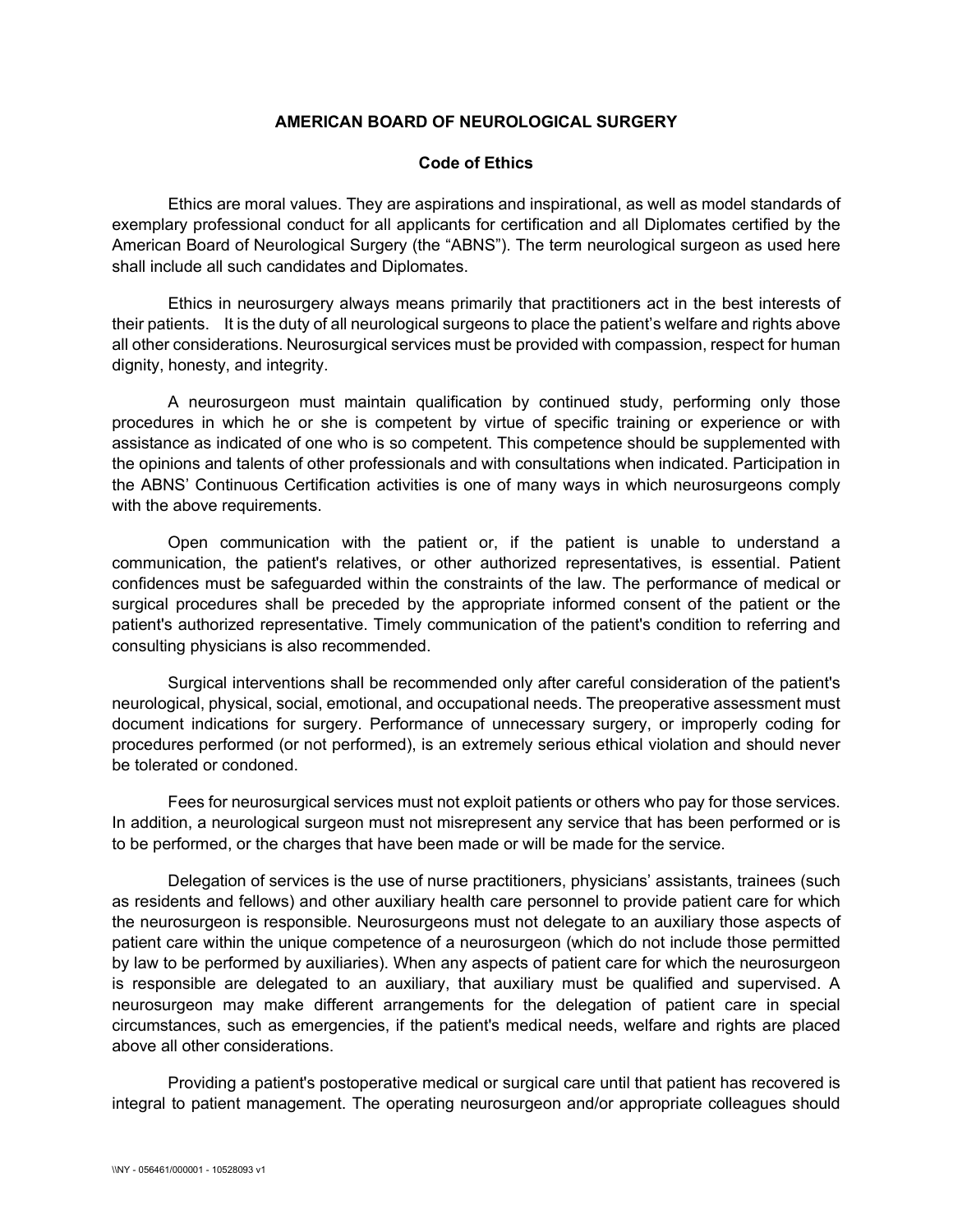provide those aspects of postoperative patient care within the unique competence of a neurosurgeon (which do not include those permitted by law to be performed by auxiliaries). Otherwise, the operating neurological surgeon must make arrangements before surgery for referral of the patient to another neurosurgeon, intensivist, or physician with the approval of the patient, family, or legal guardian. Fees should reflect postoperative medical or surgical care arrangements with advance disclosure to the patient.

Communications to the public must be accurate. They must not convey false, deceptive, or misleading information through statements, testimonials, photographs, or other means. They must not omit material information without which the communication would be deceptive. Communications must not appeal to an individual's anxiety in any excessive or unfair way; they must not create unjustified expectations of results. (this last sentence is somewhat overreaching in my opinion). The neurosurgeon must provide appropriate informed consent. If communications refer to benefits or other attributes of neurosurgical procedures that involve significant risks, a realistic assessment of the safety and efficacy must also be included, as well as the availability of alternatives, with descriptions and/or assessments of the benefits and attributes of those alternatives where necessary to avoid deception. (informed consent was mentioned in a preceeding paragraph and it seems out or place missing in one paragraph public communications and public display with elements of informed consent) Communications must not misrepresent a neurosurgeon's credentials, training, experience, or ability, nor contain material claims of superiority that cannot be substantiated. If a communication results in payment to a neurosurgeon (e.g., the paid promotion of a product), such must be disclosed, unless the nature, format, or medium makes that apparent.

Neurosurgeons must comply with all applicable laws relating to their practice, with particular sensitivity to laws prohibiting kickbacks or other improper remuneration to incent or reward referrals, as well as laws prohibiting the referral of certain services to entities in which the neurosurgeon has a financial interest.

Neurosurgeons must respect patient privacy and confidentiality, including by complying with all applicable laws, regulations, rules, and accepted standards relating to the privacy and security of patient health information. Patient freedom of choice of provider also must always be respected.

Neurosurgeons who provide expert testimony in legal proceedings should limit their testimony to areas within the scope of their professional competence and experience. They should express only conclusions or opinions that are supported by and do not go beyond the medical records or the personally performed examinations that form the basis for their testimony. They should not express conclusions or opinions that are influenced or tainted in any way by the compensation they receive in connection with their expert testimony.

When engaged in research and other scholarly pursuants, neurosurgeons must comply with all applicable laws, as well as all rules of their institutions and of research sponsors, Neurosurgeons also must comply with all requirements of Institutional Review Boards, ensure that appropriate consents are obtained for all research involving human subjects and avoid any activity that could reasonably be construed as scientific misconduct (e.g., misappropriation of research funds; falsification of results or data). In all their scholarly publications, neurosurgeons ensure appropriate attribution and recognition of participating co-researchers and co-authors.

Neurosurgeons who are deficient in character or who engage in fraud or deception should be identified to appropriate local, regional, state, and/or national authorities. A physically, mentally, or